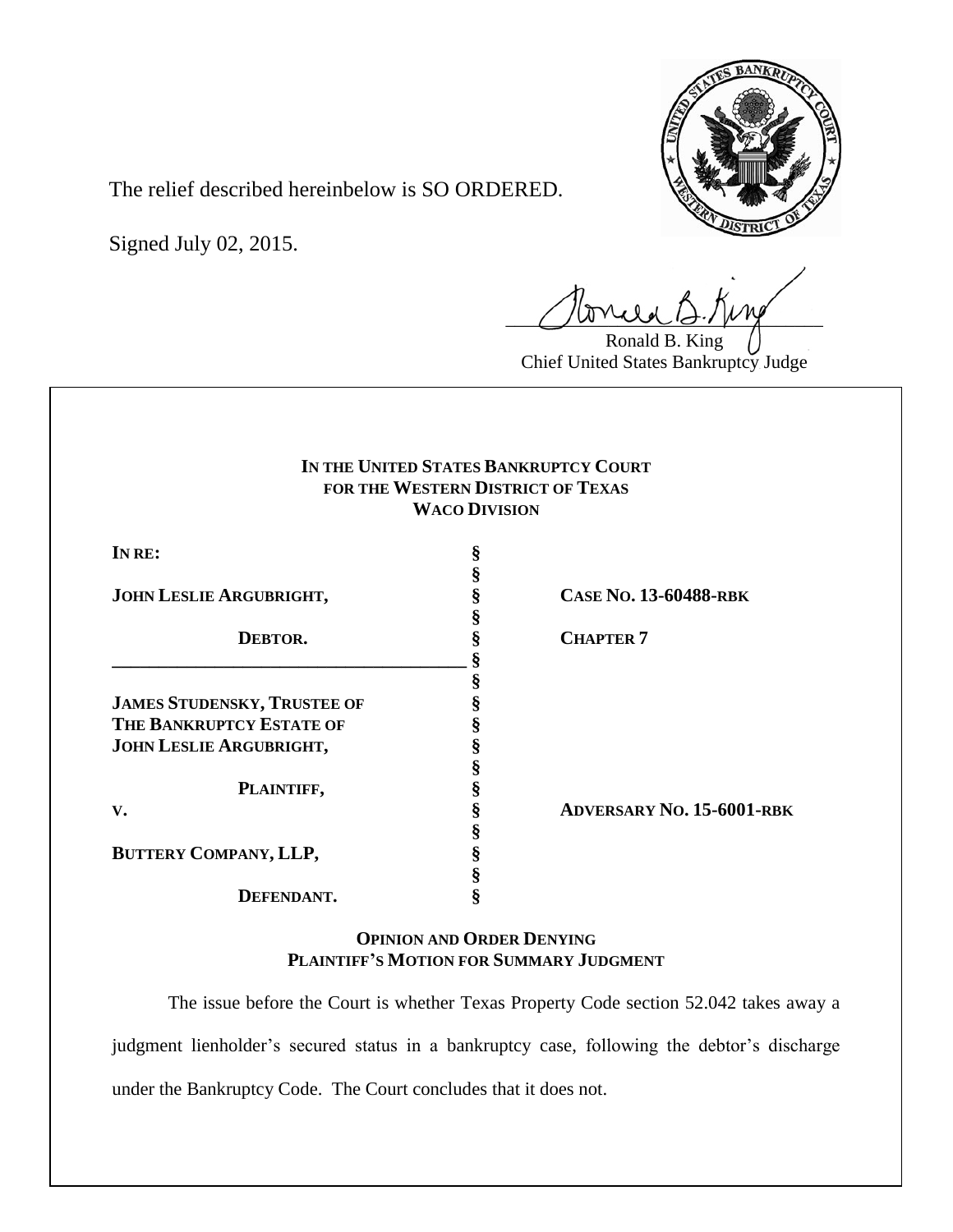On April 7, 2015, the Court conducted a hearing on Plaintiff's Motion for Summary Judgment to determine the validity of Defendant's judgment lien under state law and Defendant's status as a secured creditor in the bankruptcy case. For the reasons set forth below, the Court denies summary judgment for Plaintiff.

"[D]eterminations of the validity, extent, or priority of liens" are core proceedings. 28 U.S.C. § 157(b)(2)(K) (2012). The Court therefore has jurisdiction to hear and determine this matter pursuant to 28 U.S.C. §§ 157(a) and 1334.

#### **I. Factual Background**

John Argubright ("Debtor") filed a petition for relief under Chapter 7 of the Bankruptcy Code on May 29, 2013. On the same day, the United States trustee appointed James Studensky as Chapter 7 trustee (the "Trustee") in the case.

In his schedules, Debtor listed two pieces of real property in Hill County: (1) his homestead in Whitney, Texas, valued at \$205,950.00, and (2) an 8.884-acre vacant lot, also in Whitney, Texas, valued at \$20,000.00. Debtor claimed his homestead as exempt under state law, but did not exempt the vacant lot. Also in his schedules, Debtor listed Defendant-Creditor Buttery Company, LLP ("Buttery Company") as a creditor holding an unsecured nonpriority claim of \$4,187.00.

Debtor's § 341 meeting was held on August 7, 2013. On October 11, 2013, the Court entered Debtor's discharge order. On January 17, 2014, the Court provided notice that April 15, 2014 was the deadline for filing proofs of claim.

On January 31, 2014, Buttery Company filed a secured proof of claim for \$4,187.54. With its proof of claim, Buttery Company attached a copy of a judgment, signed December 8, 2011, for recovery of \$4,187.54 against Debtor, as well as a copy of its abstract of judgment,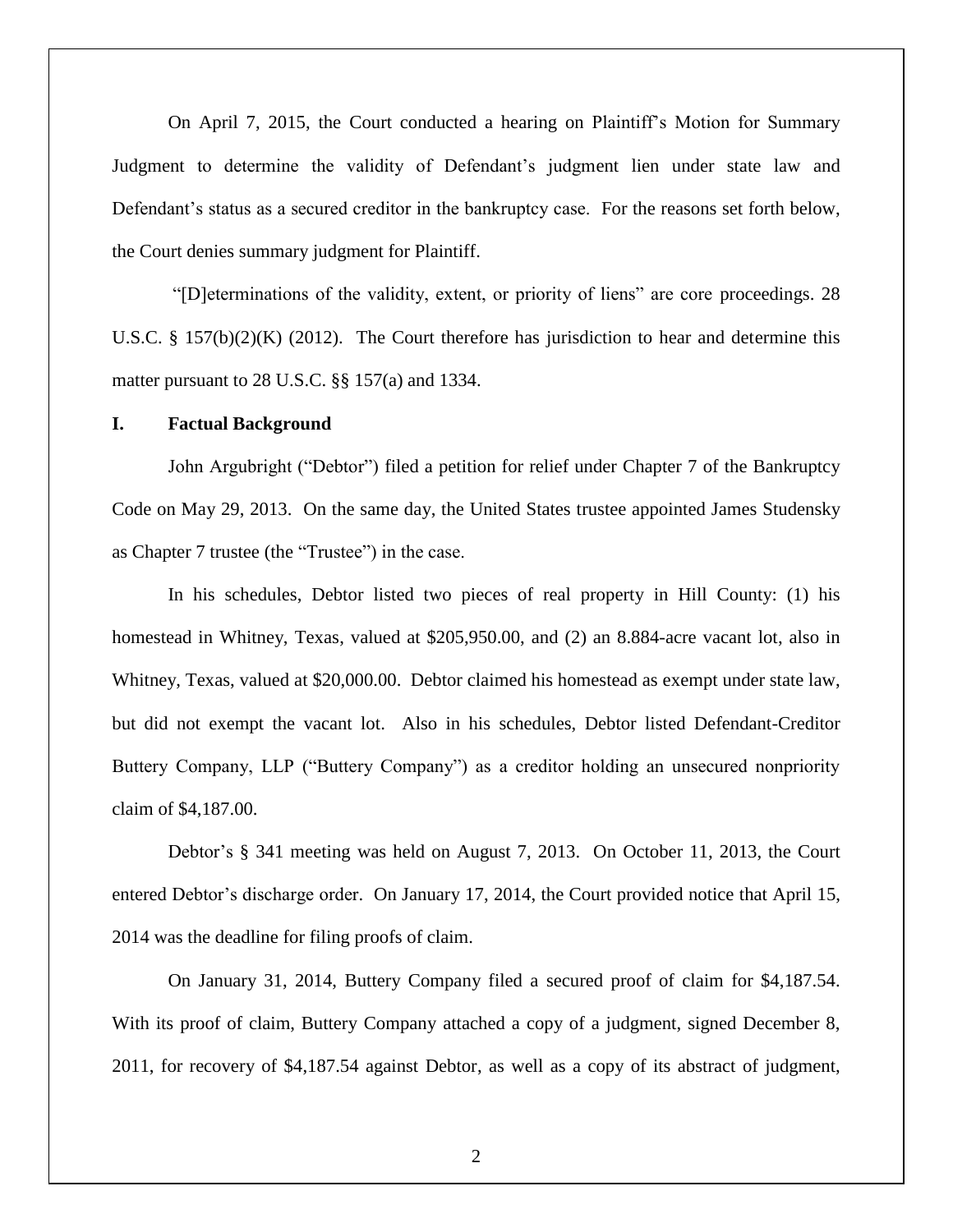filed January 4, 2012, with the County Clerk of Hill County, Texas. The Trustee did not file an objection to Buttery Company's proof of claim.

On October 29, 2014, pursuant to 11 U.S.C. § 363, the Trustee filed a motion to sell the nonexempt 8.884-acre piece of real property, free and clear of liens and interests, for \$17,000.00. In the motion, the Trustee asserted that Buttery Company's judgment lien was void and unenforceable.

On December 3, 2014, the Trustee filed a lawsuit in state court for a declaratory judgment that Buttery Company's judgment was void and its judgment lien was canceled under Texas Property Code section 52.042 because Debtor received a discharge in the bankruptcy case.

On January 5, 2015, Buttery Company filed a Notice of Removal, and thereby initiated this adversary proceeding. The Trustee then filed a Motion to Remand on February 3, 2015, which this Court denied. On February 24, 2015, the Trustee filed a Motion for Summary Judgment, which this Court considered by hearing on April 7,  $2015<sup>1</sup>$ 

#### **II. Discussion**

 $\overline{\phantom{a}}$ 

It may appear that, under Texas Property Code section 52.042, a creditor's judgment lien simply disappears upon the debtor's discharge, and if the creditor had not recovered on the value secured by the judgment lien prior to discharge, the creditor becomes an unsecured creditor in the bankruptcy case. The Court finds the Texas Legislature never intended that section 52.042 yield such a result, and allowing such a result would frustrate the purpose and process of the Bankruptcy Code.

**<sup>1</sup>** In this adversary proceeding, the Trustee also argues that Buttery Company's abstract of judgment is materially defective under Texas Property Code section 52.003; however, this opinion addresses only the issue presented for summary judgment—whether Buttery Company's judgment lien is canceled under Texas Property Code section 52.042 and Buttery Company is left as an unsecured creditor in the bankruptcy case.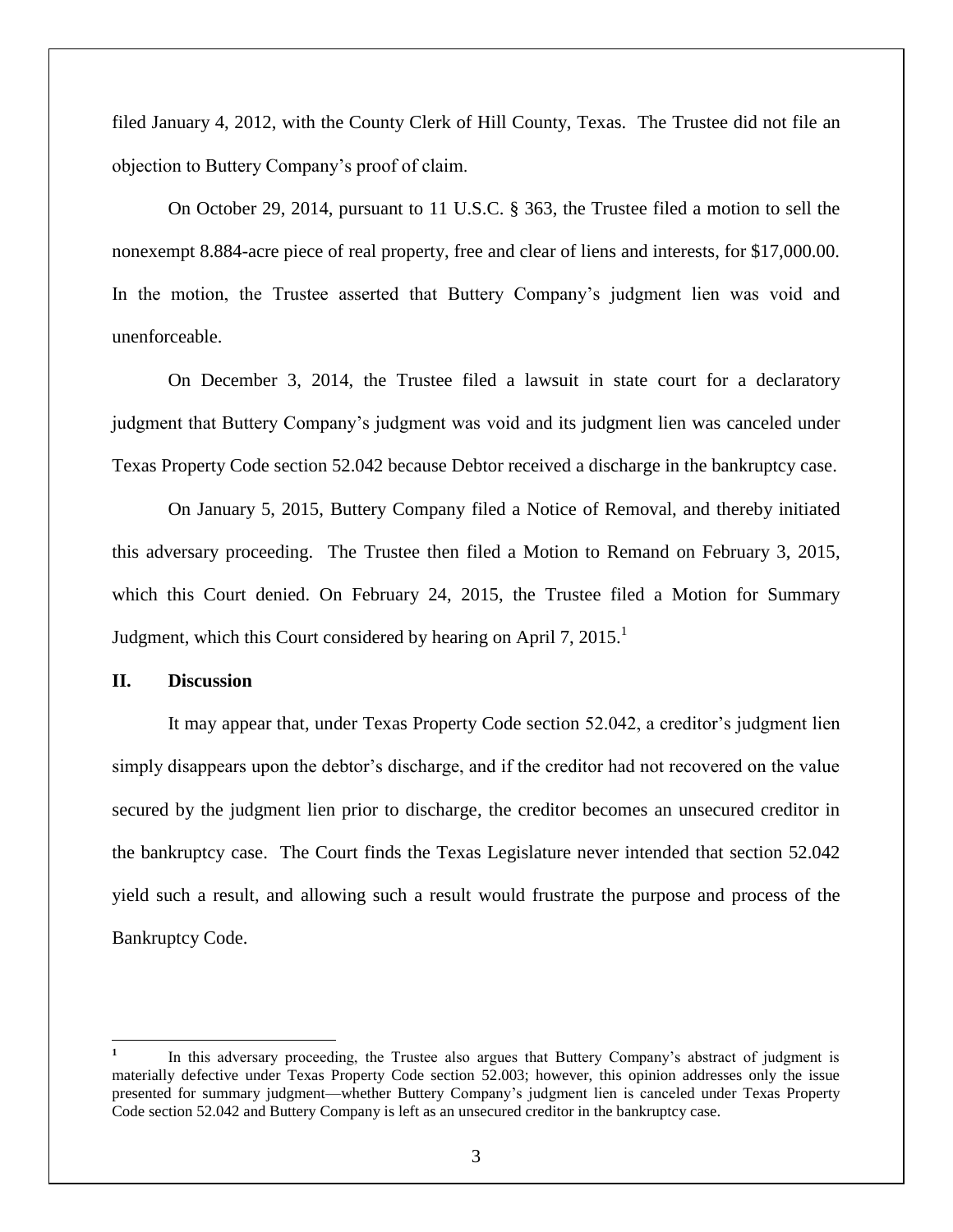# **A. Legal Standard**

Summary judgment is appropriate only if the "movant shows that there is no genuine dispute as to any material fact and the movant is entitled to judgment as a matter of law." FED. R. BANKR. P. 7056 (incorporating FED. R. CIV. P. 56). Here, only a matter of law is before the Court, and no material facts are in dispute.

# **B. Legislative History of Texas Property Code Sections 52.042-.043<sup>2</sup>**

In 1975, the Texas Legislature amended Title 90 of the Revised Civil Statutes of Texas

by adding Article 5449(a), titled "Discharge of judgments and judgment liens against bankrupts."

Article 5449(a), Section 1, provided:

At any time after one year has elapsed since a bankrupt or debtor has been discharged from his debts . . . pursuant to the acts of Congress relating to bankruptcy, the bankrupt or debtor . . . may apply, upon proof of the discharge of the bankrupt or debtor, to the court in which a judgment was rendered against the bankrupt or debtor for an order directing the discharge and cancellation of the judgment, any abstract . . . of said judgment, and the lien represented thereby.

Act of June 19, 1975, 64th Leg., R.S., ch. 396, § 1, 1975 Tex. Gen. Laws 1030, *repealed by* Act of 1983, 68th Leg., R.S., ch. 576, § 6, 1983 Tex. Gen. Laws 3729, 3730.

Article  $5449(a)$ , Section 2, further provided that an order directing discharge and cancellation of a judgment, abstract, and lien would take effect in the county in which the abstract had been recorded only if a certified copy of the order was "recorded in the judgment lien records of [that] county." *Id*.

Article 5449(a), Section 5, however, provided an exception that if "the judgment was a lien on nonexempt real property owned by the bankrupt or debtor [before filing for bankruptcy]

 $\overline{a}$ **2** In his brief, the Trustee argues that because the statute is clear and unambiguous, the Court should not "consider legislative history or resort to other means to construe the statute." Without reviewing the legislative history, however, the statute appears to conflict with federal law. *See infra* n. 9 and accompanying text. The Court must therefore consider the Legislature's intent when it enacted the statute.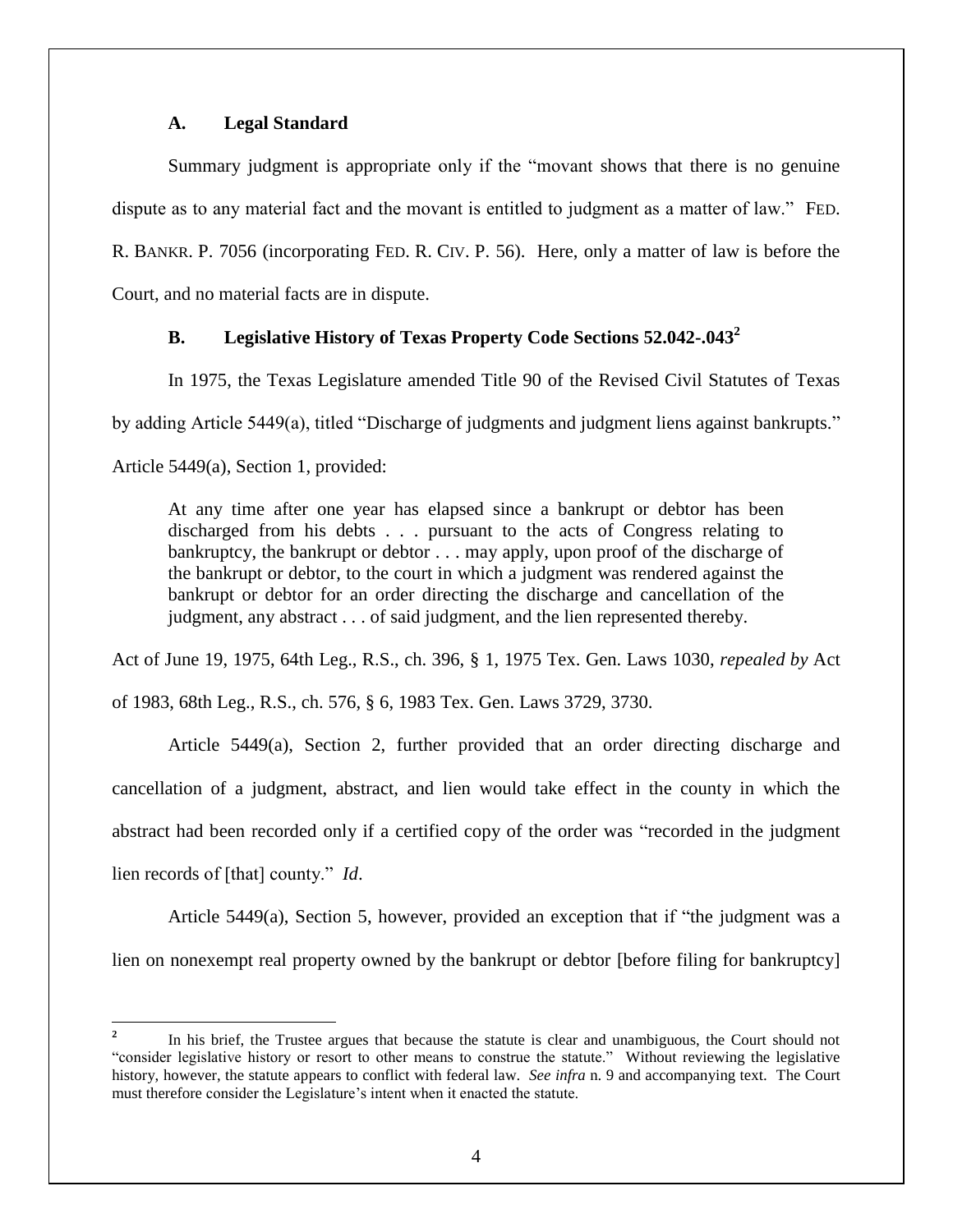and said real property is abandoned during the course of the proceeding, the lien thereof upon said real estate shall not be affected by said order and may be enforced . . . .<sup>33</sup> *Id*. at 1031.

The House Committee Report's Bill Analysis explained the background of the bill: "Most bankrupts are adversely affected when they attempt to sell their homestead and find that the sale cannot be consummated until any judgment liens are released of record." House Comm. on Judiciary, Bill Analysis, Tex. S.B. 755, 64th R.S. (1975).

The statute's legislative history instructs that the purpose of Article 5449(a) was to help enable a debtor, following bankruptcy, to sell a homestead that was burdened by liens in the county records. Although the statute's language applies to real property generally, not only to homesteads, the Court discerns no intent by the Texas Legislature to alter the operation of federal bankruptcy law.

In 1983, the Texas Legislature adopted the Texas Property Code as part of its recodification program; sections 52.021-.025 restated Article 5449(a) without substantive change. Act of 1983, 68th Leg., R.S., ch. 576, § 1, 1983 Tex. Gen. Laws 3475, 3529, *amended by* Act of 1993, 73rd Leg., R.S., ch. 313, § 2, 1993 Tex. Gen. Laws 1400.

In 1993, the Legislature added Texas Property Code sections 52.042 and 52.043, which apply to judgment liens recorded on or after September 1, 1993 (and apply to the judgment lien at issue in this case). *See* TEX. PROP. CODE ANN. § 52.041 (West 2014). Section 52.042 states in relevant part:

(a) A judgment is discharged and any abstract of judgment or judgment lien is canceled and released without further action in any court and may not be enforced if:

 $\overline{\phantom{a}}$ 

**<sup>3</sup>** While the Court need not interpret the meaning of the term "abandoned" to reach its conclusion in this case, it is unclear to the Court whether the Legislature used the term in reference to abandonment of the homestead under state law or abandonment by the trustee to the debtor under 11 U.S.C. § 554 (or the prior equivalent of § 554 under the Bankruptcy Act of 1898).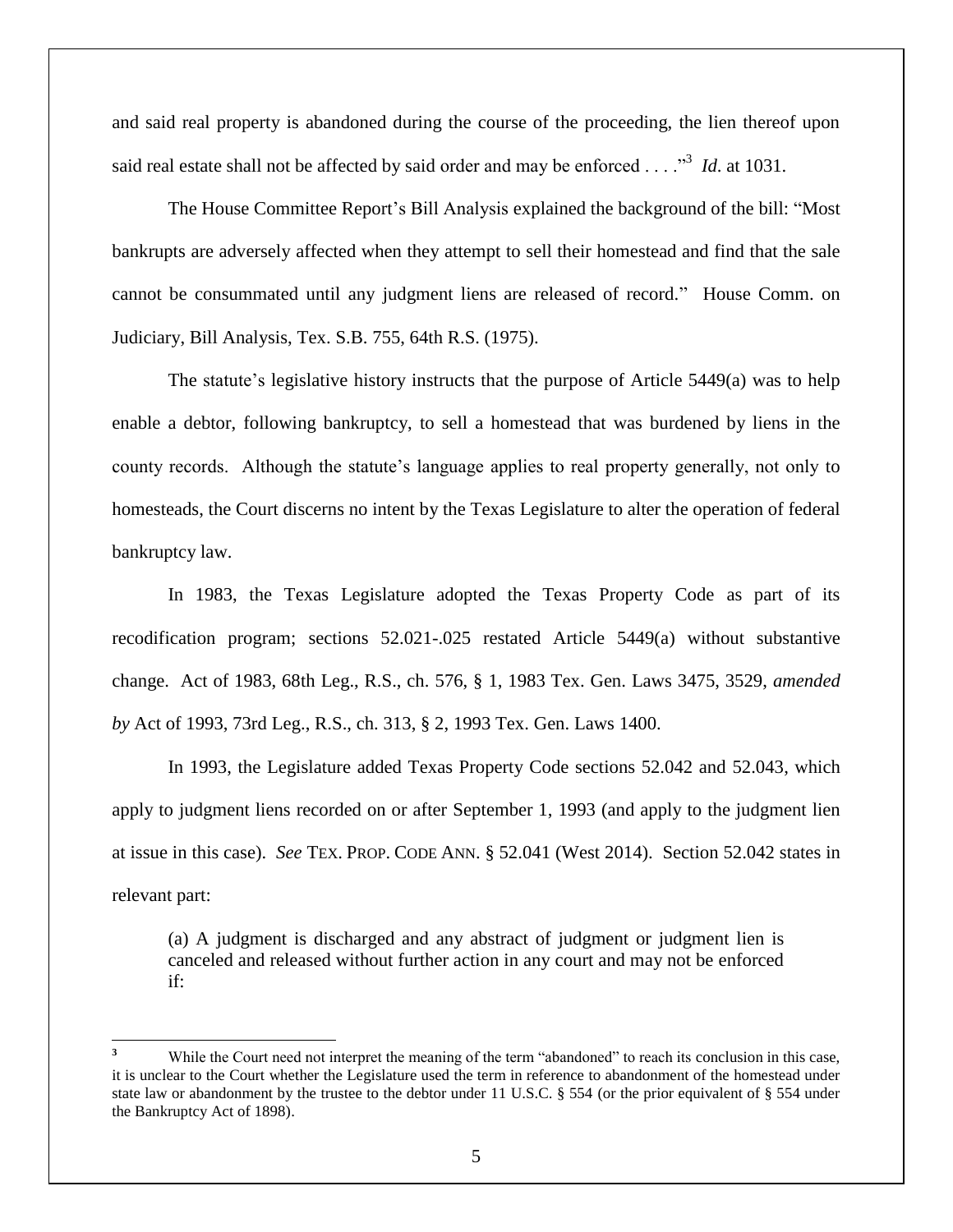(1) the lien is against real property owned by the debtor before a petition for debtor relief was filed under federal bankruptcy law; and (2) the debt or obligation evidenced by the judgment is discharged in the bankruptcy.

TEX. PROP. CODE ANN. § 52.042. Section 52.043 provides exceptions to discharge and

cancellation:

A judgment lien is not affected by [section 52.042] and may be enforced if the lien is against real property owned by the debtor before a petition for debtor relief was filed under federal bankruptcy law and:

(1) the debt or obligation evidenced by the judgment is not discharged in bankruptcy; or (2) the property is not exempted in the bankruptcy and is abandoned during the bankruptcy.

TEX. PROP. CODE ANN. § 52.043.

The purpose of section 52.042 was to remove "the unnecessary requirement that a debtor go back to state court to eliminate a recorded abstract of the discharged judgment." House Comm. on Invs. & Banking, Bill Analysis, Tex. H.B. 1876, 73rd R.S. (March 30, 1993). Additionally, section 52.042 "would . . . allow automatic cancellation of judgments and judgment liens against debtors *following a bankruptcy action* . . . ." House Comm. on Invs. & Banking, House Research Organization Bill Analysis, Tex. H.B. 1876, 73rd R.S. (April 22, 1993) (emphasis added). In 1993, the statute's supporters reasoned:

A debtor is required to go back to state court to attempt to remove prior recorded judgment liens that were placed on real property.

This requirement severely limits the ability to sell real property that was retained by the debtor after bankruptcy. Title companies have difficulty in transferring good title to another purchaser when an abstract of judgment in the property records indicates that a lien remains on the property. [Section 52.042] would remove the unnecessary requirement that a debtor go to court to remove a recorded abstract of judgment when the debt already had been discharged by a federal bankruptcy action.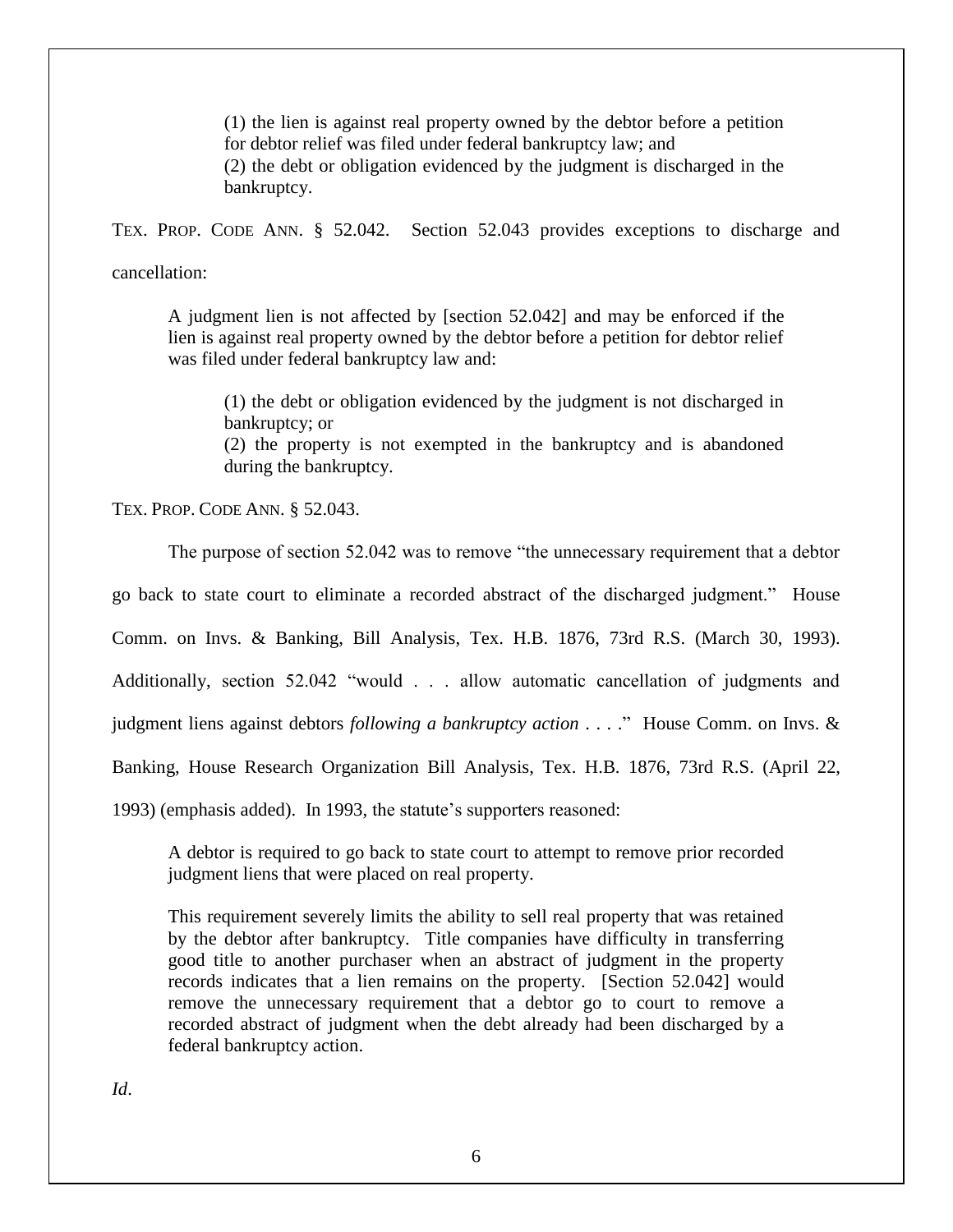It appears to the Court that, as with the 1975 statute, the legislative intent in 1993 was not to affect lien rights in a bankruptcy case, but rather to help enable a *debtor*, following bankruptcy, to sell real property burdened by liens in the county records.<sup>4</sup> The Court therefore concludes that Texas Property Code sections 52.042-043 do not alter the rights of a judgment lienholder in a bankruptcy case. Further, even if, as the Trustee argues, the plain meaning of sections 52.042-.043 purported to transform a judgment lienholder into an unsecured creditor in a bankruptcy case, federal bankruptcy law would preclude such a result.

### **C. Purpose and Process of the Bankruptcy Code**

 $\overline{\phantom{a}}$ 

"Bankruptcy is both a creditor's remedy and a debtor's right." *In re Marchiando,* 13 F.3d 1111, 1115 (7th Cir. 1994). While one purpose of bankruptcy law is to provide a fresh start for the honest but unfortunate debtor, another primary purpose is to provide for equitable treatment of creditors in recovery of their claims. 5 *See Burlingham v. Crouse*, 228 U.S. 459, 473 (1913); *Hanover Nat. Bank v. Moyses*, 186 U.S. 181, 192 (1902).

Federal bankruptcy law establishes that the date when the petition is filed is "the point of time which to separate the old situation from the new in the bankrupt's affairs . . . . [T]he law discloses a purpose 'to fix the line of cleavage' with special regard to the conditions existing when the petition is filed." *White v. Stump*, 266 U.S. 310, 313 (1924) (quoting *Everett v. Judson*, 228 U.S. 474, 479 (1913)). When the petition is filed, "the *status and rights* of the bankrupt [and] the creditors . . . are fixed." *White*, 266 U.S. at 313 (emphasis added).

**<sup>4</sup>** The original goal of the statute was to allow a debtor to sell homestead property unencumbered by judicial liens following bankruptcy. If the Court accepted the Trustee's proposed meaning of the statute in this case, unsecured creditors would be the statute's beneficiaries, rather than the debtor.

**<sup>5</sup>** Indeed, bankruptcy law (as opposed to insolvency law) was originally exclusively a creditor's remedy, *see, e.g., Sturges v. Crowninshield*, 17 U.S. (4 Wheat.) 122, 194-95 (1819); and that persists as the law's primary purpose today. As one bankruptcy scholar has noted: "The primary justification for a bankruptcy law is not the fresh start, laudatory though that goal may be. Rather, the core function of bankruptcy is as a *collective creditors' remedy* that furthers the goals of efficiency and distributive justice." CHARLES JORDAN TABB, THE LAW OF BANKRUPTCY 4 (3d ed. 2014) (emphasis in original).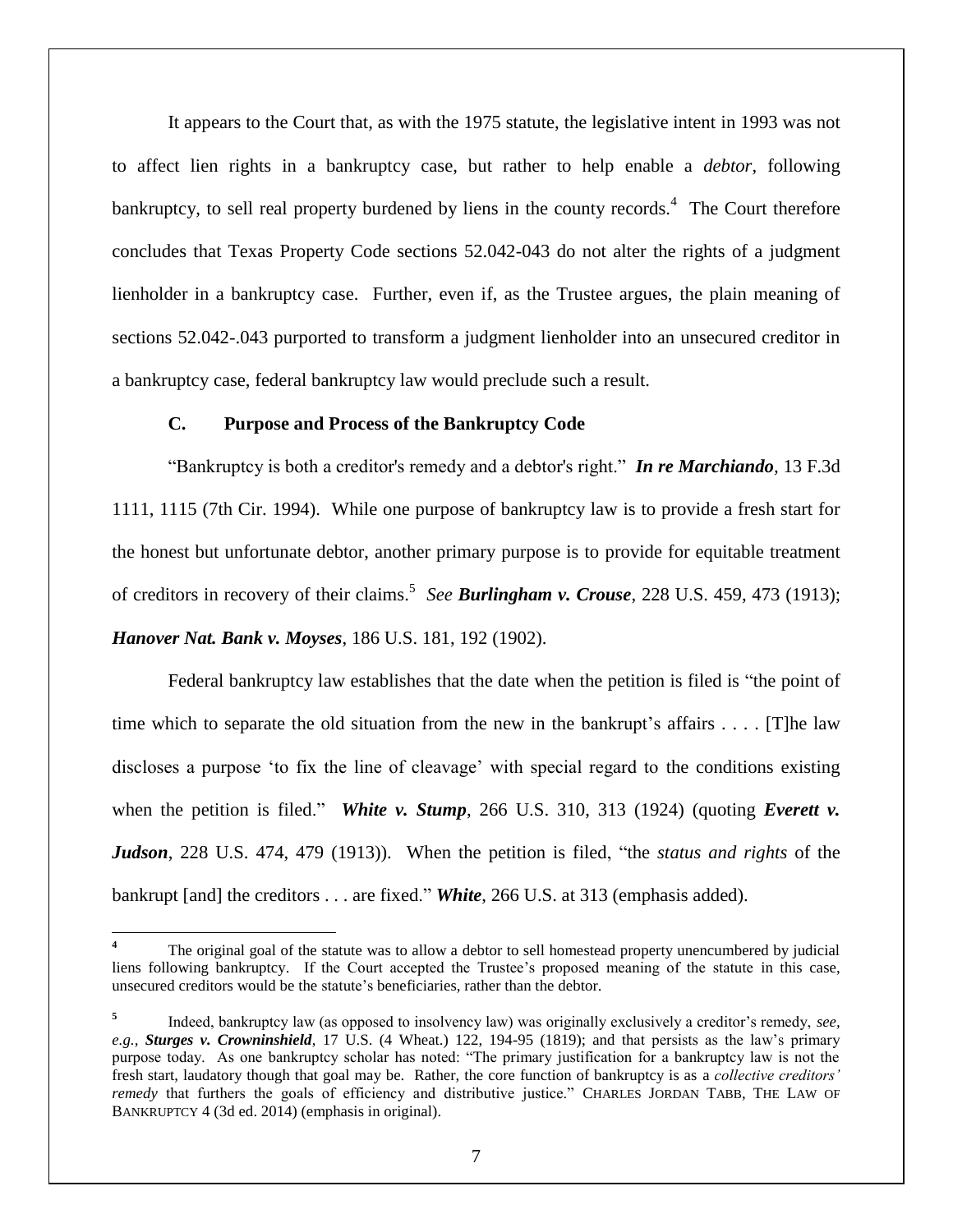# **1. The automatic stay preserves the status quo as of the commencement of the case.**

A debtor commences a voluntary bankruptcy case by filing a petition for relief under an applicable chapter of the Bankruptcy Code. 11 U.S.C. § 301. At that moment a bankruptcy estate is created under § 541, comprising all of the debtor's legal or equitable interests in property, and under § 362 the automatic stay operates as an injunction against any action "to recover a claim against the debtor that arose before the commencement of the case."

In an ideal world, the bankruptcy process would occur instantaneously with the filing of the petition and provide immediate relief for the debtor and all creditors. Because the bankruptcy process consumes time, the automatic stay is designed to preserve the status quo in order to "protect the debtor's assets, provide temporary relief from creditors, and further *equity of distribution* among the creditors by forestalling a race to the courthouse." *GATX Aircraft Corp. v. M/V Courtney Leigh,* 768 F.2d 711, 716 (5th Cir. 1985) (emphasis added); *accord Reliant Energy Servs., Inc. v. Enron Canada Corp.*, 349 F.3d 816, 825 (5th Cir. 2003). Additionally, the Fifth Circuit has recognized that the primary purpose of the automatic stay is to protect *creditors'* rights while the bankruptcy process—including determination of claims, resolution of contested matters and adversary proceedings, discharge of the debtor, and distribution of the estate—moves forward to its completion:<sup>6</sup>

The purpose of the automatic stay is to protect creditors in a manner consistent with the bankruptcy goal of equal treatment. The stay of pre-petition proceedings enables the bankruptcy court to decide whether it will exercise its power under section 502(b) of the Bankruptcy Code to establish the validity and amount of claims against the debtor or allow another court to do so, thereby preventing a

l

**<sup>6</sup>** Analogously, and in accord with the goal of preserving the status quo as of the commencement of the case, a debtor's right to exempt certain property is also frozen in time by the "snapshot rule," which "holds that all exemptions are determined at the time the bankruptcy petition is filed, and that they do not change due to subsequent events." *Viegelahn v. Frost (In re Frost)*, 744 F.3d 384, 386 (5th Cir. 2014). Thus, when a debtor claims an exemption under state law, "it is the entire state law applicable on the filing date that is determinative." **Zibman v.** *Tow (In re Zibman),* 268 F.3d 298, 304 (5th Cir. 2001) (emphasis omitted).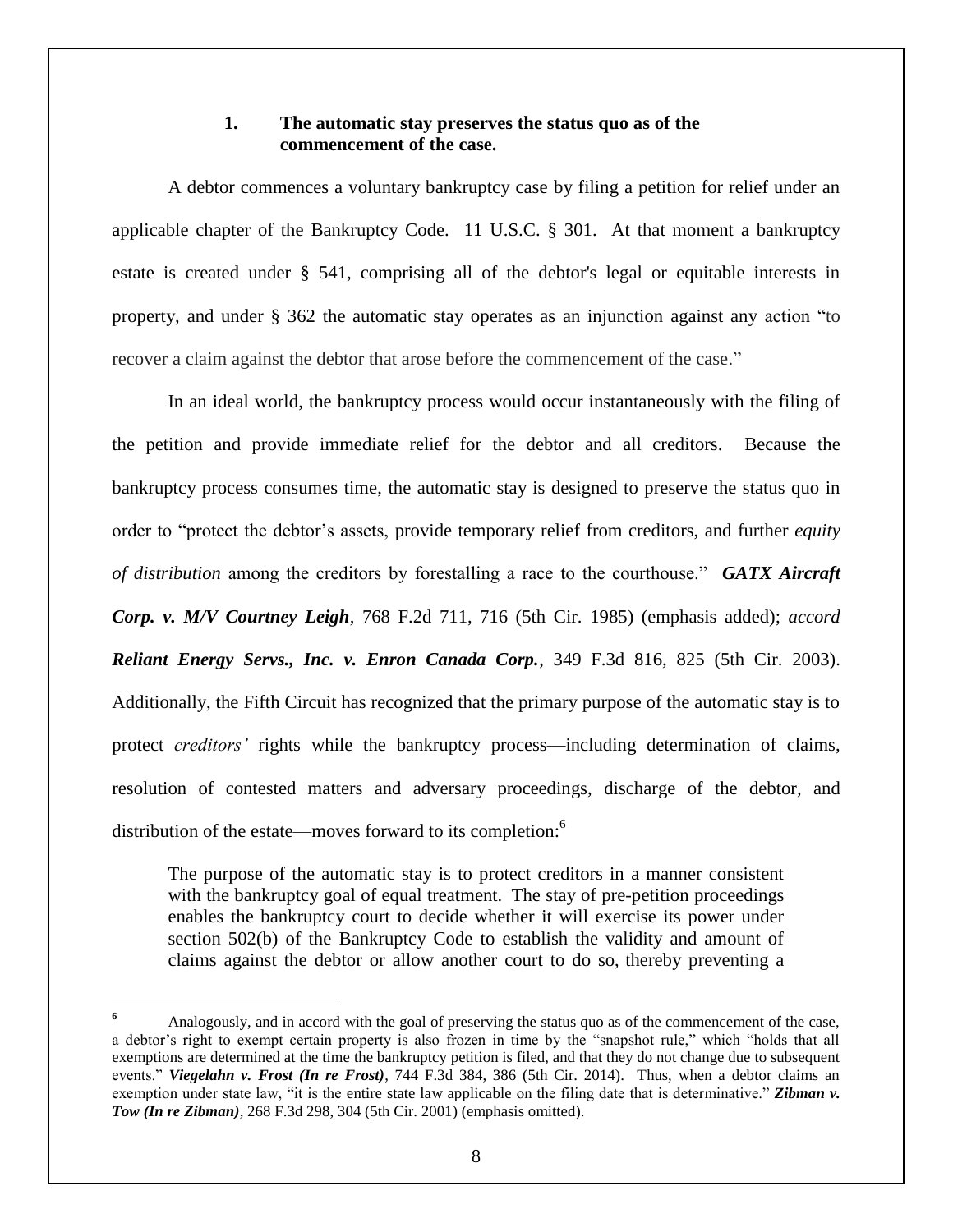"chaotic and uncontrolled scramble for the debtor's assets in a variety of uncoordinated proceedings in different courts."

*Hunt v. Bankers Trust Co.*, 799 F.2d 1060, 1069 (5th Cir. 1986) (quoting *Holtkamp v. Littlefield (In re Holtkamp),* 669 F.2d 505, 508 (7th Cir. 1982)); *see also Taylor v. Slick*, 178 F.3d 698, 702 (3d Cir. 1999) ("[The postponement of a proceeding against the debtor] effectuates the purposes of  $\S 362(a)(1)$  by preserving the status quo until the bankruptcy process is completed or until the creditor obtains relief from the automatic stay.").

While the automatic stay preserves the status quo, secured creditors are also entitled to adequate protection so that they may recover on the value of their secured claim. *See* 11 U.S.C. § 361; CHARLES JORDAN TABB, THE LAW OF BANKRUPTCY 292 (3d ed. 2014) ("Adequate protection plays a central coordinating role in calibrating the treatment of secured creditors in bankruptcy cases, and the utilization of the creditor's collateral by the trustee or debtor in possession. In effect, it is the glue that holds together the multiple sections affecting the rights of a secured creditor."). Furthermore,

An entity is entitled to adequate protection as a matter of right, not merely as a matter of discretion, when the entity is stayed from enforcing its interest, when the estate proposes to use, sell, or lease property in which the entity has an interest, and when the property on which the entity has a lien is to be used as collateral for a loan.

3 COLLIER ON BANKRUPTCY ¶ 361.02 (Alan N. Resnick & Henry J. Sommer eds., 16th ed.).

In the legislative history of § 361, Congress also noted: "For the creditor, the [Bankruptcy Code] requires that once the secured claim is determined, the court must insure that the holder of the claim is adequately protected. The secured creditor is entitled to realize his claim, and not have his collateral eroded by delay or by use by the estate." H.R. REP. NO. 95-595, at 180-81 (1977).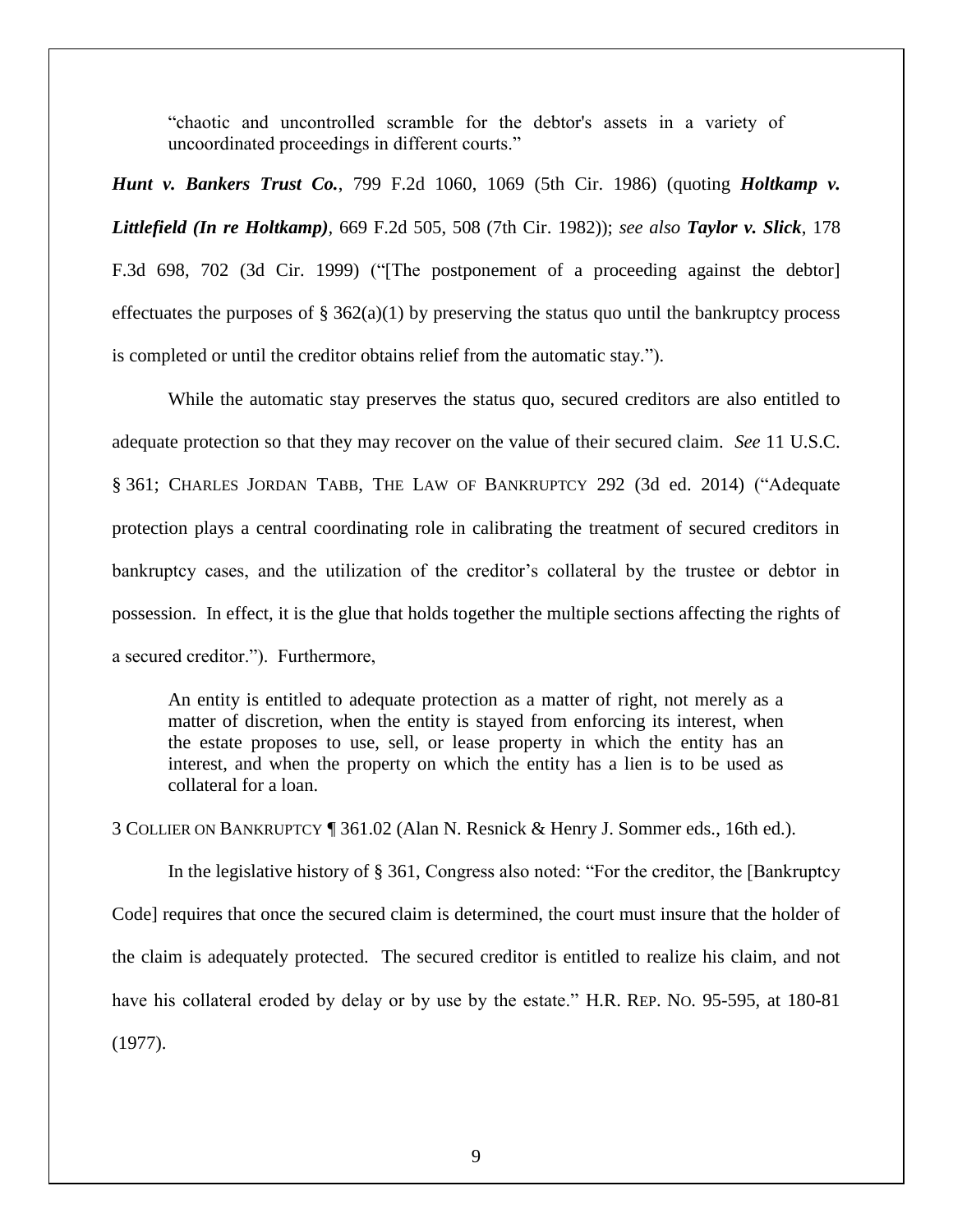In sum, the automatic stay protects a secured creditor's status and right to recover on the value of its claim, as of the commencement of the case. Here, before Buttery Company even filed a proof of claim in the case, it allegedly lost its rights as a secured creditor by intervention of the Texas Property Code.<sup>7</sup>

Allowing Texas law to instantly transform a creditor's status from secured to unsecured in the bankruptcy case, by way of the bankruptcy court's discharge order, would abrogate a secured creditor's rights under the Bankruptcy Code. The Court does not view this result in keeping with the equitable purpose or process of federal bankruptcy law.

# **2. Under the claims process, a secured creditor's rights relate back to the date when the petition was filed.**

The claims process is central to the operation of the Bankruptcy Code. *See* 4 COLLIER ON BANKRUPTCY ¶ 502.01 ("The Bankruptcy Code is keyed to allowable claims. . . . Thus, the process of allowing and disallowing claims is an essential part of the bankruptcy process."). And fundamental to the distribution of the bankruptcy estate is that secured creditors recover on the amount of their allowed secured claims before the Trustee makes any distributions to unsecured creditors. 8 *See* 11 U.S.C. §§ 725-726; 1 COLLIER ON BANKRUPTCY ¶ 1.03[4].

 $\overline{\phantom{a}}$ 

**<sup>7</sup>** As exemplified in this case, it is possible that a discharge order is entered even before any proofs of claim are filed. In a voluntary Chapter 7 case, the § 341 meeting must be held no earlier than 21 days and no later than 40 days after the petition is filed. FED. R. BANKR. P. 2003(a). An objection "to discharge shall be filed no later than 60 days after the first date set for the meeting of creditors under § 341(a)"; and, unless an exception applies, "on expiration of the times fixed for objecting to discharge and for filing a motion to dismiss the case under Rule 1017(e), the court shall forthwith grant the discharge  $\dots$ ." FED. R. BANKR. P. 4004(a), (c). And "a proof of claim is timely filed if it is filed not later than 90 days after the first date set for the meeting of creditors called under § 341(a) of the Code [unless an exception applies]." FED. R. BANKR. P. 3002(c). So in a Chapter 7 case, for example, while a discharge may occur 100 days after the petition is filed, it is also possible that a proof of claim is timely filed more than 100 days after the petition is filed.

**<sup>8</sup>** The Bankruptcy Code provides several mechanisms by which a secured creditor may recover on the value of its secured claim in a Chapter 7 case, such as: (1) relief from stay under § 362 and foreclosure by the secured creditor; (2) sale of the collateral under § 363 and distribution of proceeds to the secured creditor; (3) abandonment of collateral to the debtor under § 554 and foreclosure by the secured creditor; (4) redemption of the collateral under § 722 (only for personal property); and (5) reaffirmation of the debt with the secured creditor under § 524(c).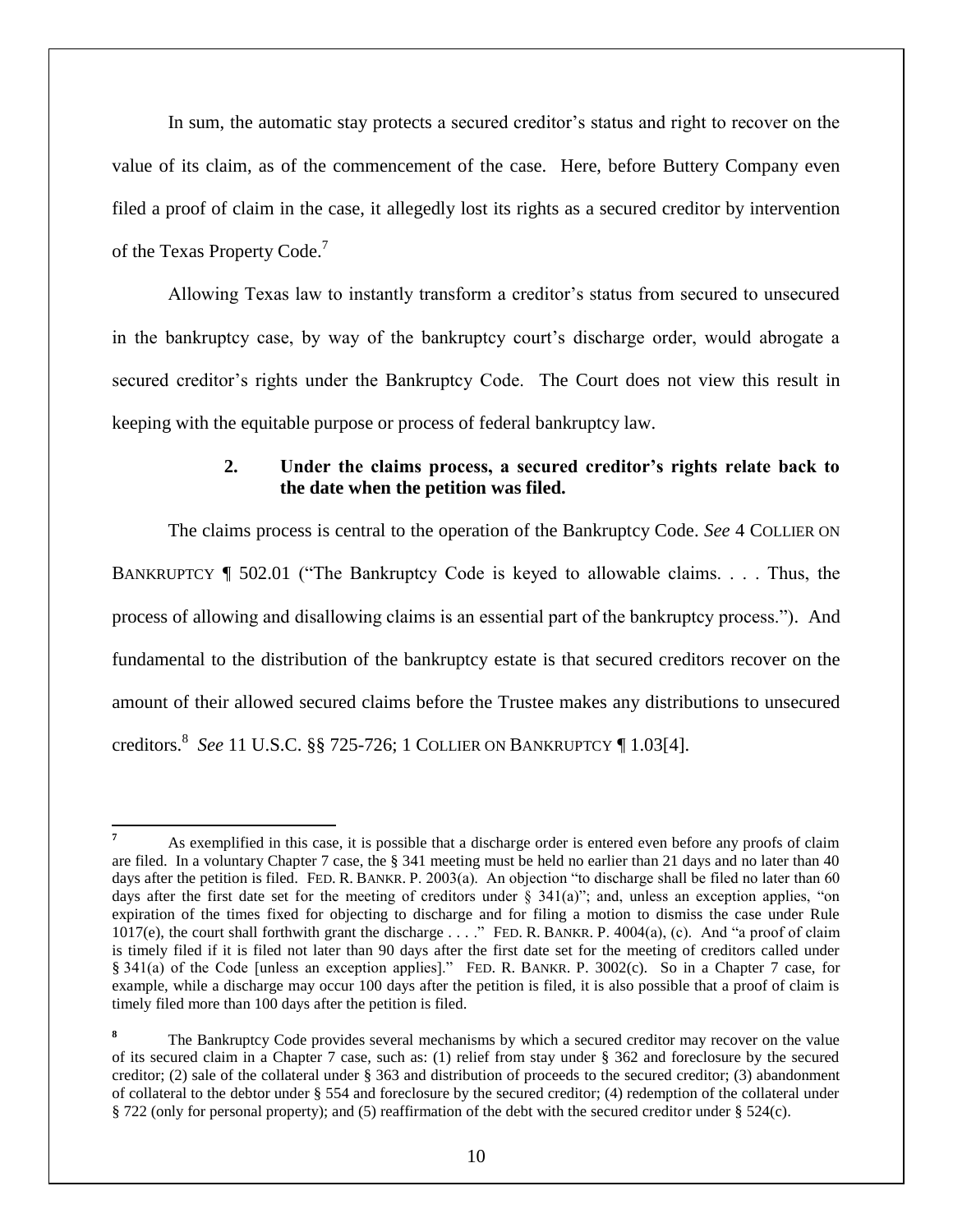The claims process starts with 11 U.S.C.  $\S$  501, which allows a creditor to obtain a distribution from the estate by filing a proof of claim. *See, e.g.*, *In re 804 Cong., L.L.C.*, 529 B.R. 213, 217-18 (Bankr. W.D. Tex. 2015) (Davis, J.) (discussing the claims process, beginning with the filing of a proof of claim).

Under § 502(a), a proof of claim that "is filed under section  $501$ ... is deemed allowed, unless a party in interest . . . objects." *See id***.** at 218 ("'Deemed allowed' means that the holder of the claim will be able to 'receive distribution from the debtor's assets in a case or under a plan.'") (citing 4 COLLIER ON BANKRUPTCY ¶ 501.01[2][b]).

Then, "if such an objection is made, the court, after notice and a hearing, shall determine the amount of such claim . . . *as of the date of the filing of the petition*, and shall allow such claim in such amount [unless an enumerated exception applies]." 11 U.S.C. § 502(b) (emphasis added); *see also* 4 COLLIER ON BANKRUPTCY ¶ 502.03[1] (explaining the function and operation of § 502(b)). Thus, the date in time to determine whether the claim is allowed and the amount of the claim is "the date of the filing of the petition."

The Federal Rules of Bankruptcy Procedure prescribe no deadline for filing an objection to a claim. *United States v. Kolstad (In re Kolstad)*, 928 F.2d 171, 174 (5th Cir. 1991); *see also In re Presque Isle Apartments, L.P.*, 118 B.R. 331, 332 (Bankr. W.D. Pa. 1990) ("Bankruptcy Rule 3007 governs objections to claims. Rule 3007 provides no time limits for filing objections to claims. An objection against a claim in bankruptcy may be lodged at any time during the pendency of the case.").

Section 506 of the Bankruptcy Code then governs the determination of a creditor's secured status in the claims process: "An allowed claim of a creditor [pursuant to §§ 501-502] secured by a lien on property in which the estate has an interest . . . is a secured claim to the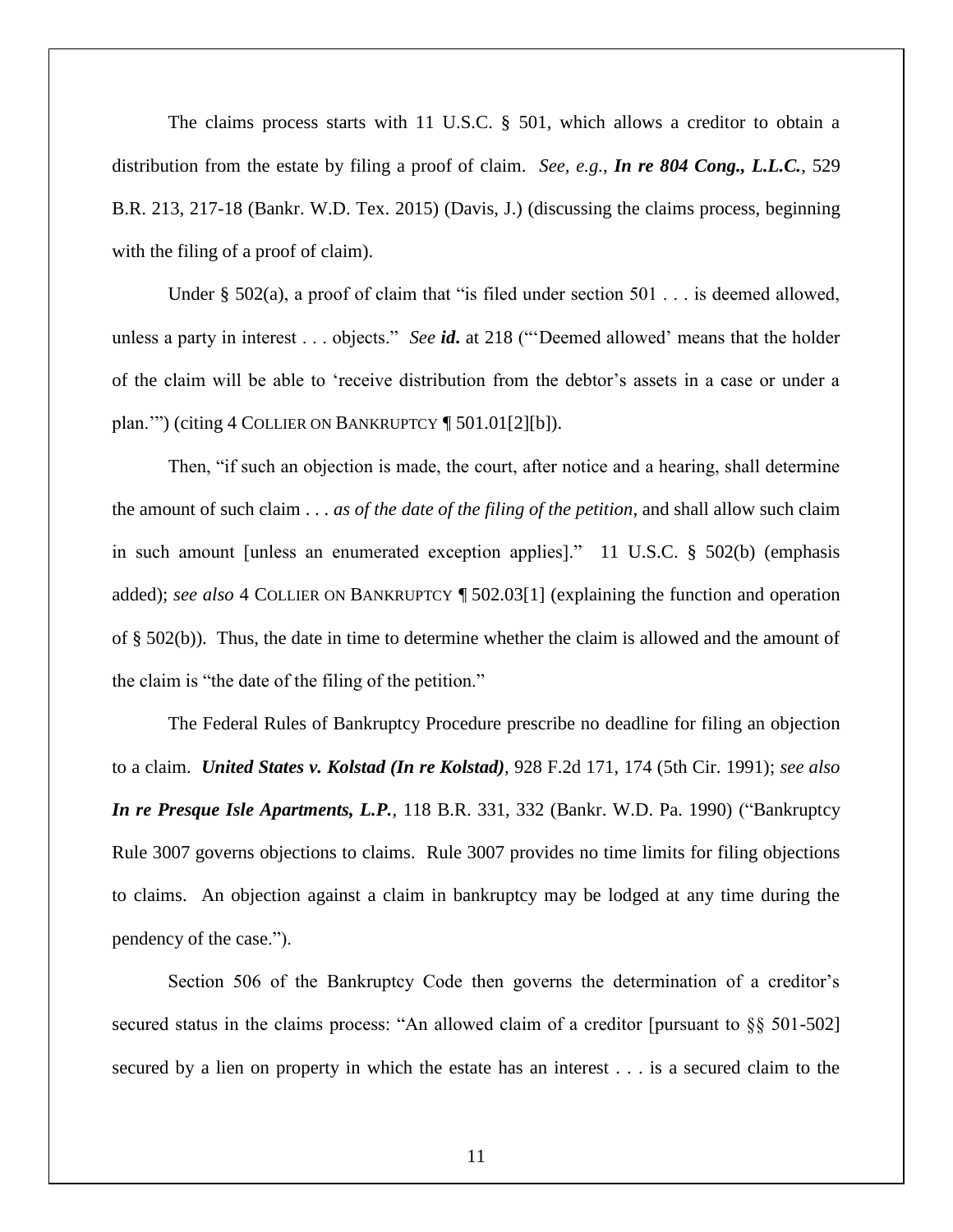extent of the value of such creditor's interest in the estate's interest in such property." 11 U.S.C. § 506(a)(1). Accordingly, because § 506 applies to allowed claims—which are determined at the date of the filing of the petition—a creditor's secured status is also determined at the date of the filing of the petition.

Still, "[w]hat claims of creditors are valid and subsisting obligations against the bankrupt at the time a petition is filed, is a question which, in the absence of overruling federal law, is to be determined by reference to state law." *Vanston Bondholders Protective Comm. v. Green*, 329 U.S. 156, 161 (1946). So while the nature, extent, and duration of a judicial lien are defined under state law, the *disposition* of judicial liens in bankruptcy is a matter of federal law: "The date of attachment of the judicial lien on the property of the debtor, as well as the nature, extent and validity of the lien, is to be determined by state law unless the application of state law would frustrate or debilitate federally enacted policy." *Cullen v. E.I. Dupont Denemours & Co. (In re Antinarelli Enters., Inc.)*, 49 B.R. 412, 414 (Bankr. D. Mass. 1985) (citing *Butner v. United States*, 440 U.S. 48, 54-57 (1979)).

Additionally, the priority of creditors' rights in a bankruptcy case is determined by federal bankruptcy law. *In re Southwestern Fabricators, Inc.,* 40 B.R. 790, 791 (Bankr. W.D. Tex. 1984) ("State law is determinative on the issue of entitlement to property rights while federal bankruptcy law is relevant on the issue of priorities of rights."). And "[t]o the extent that a state statute purports to establish the priority of a claim over other claims, that statute is preempted by the Code and of no effect in the bankruptcy case." 4 COLLIER ON BANKRUPTCY ¶ 507.02[3](a) (citing *Int'l Bhd. of Teamsters v. Kitty Hawk Int'l, Inc. (In re Kitty Hawk, Inc.)*, 255 B.R. 428, 439 (Bankr. N.D. Tex. 2000)).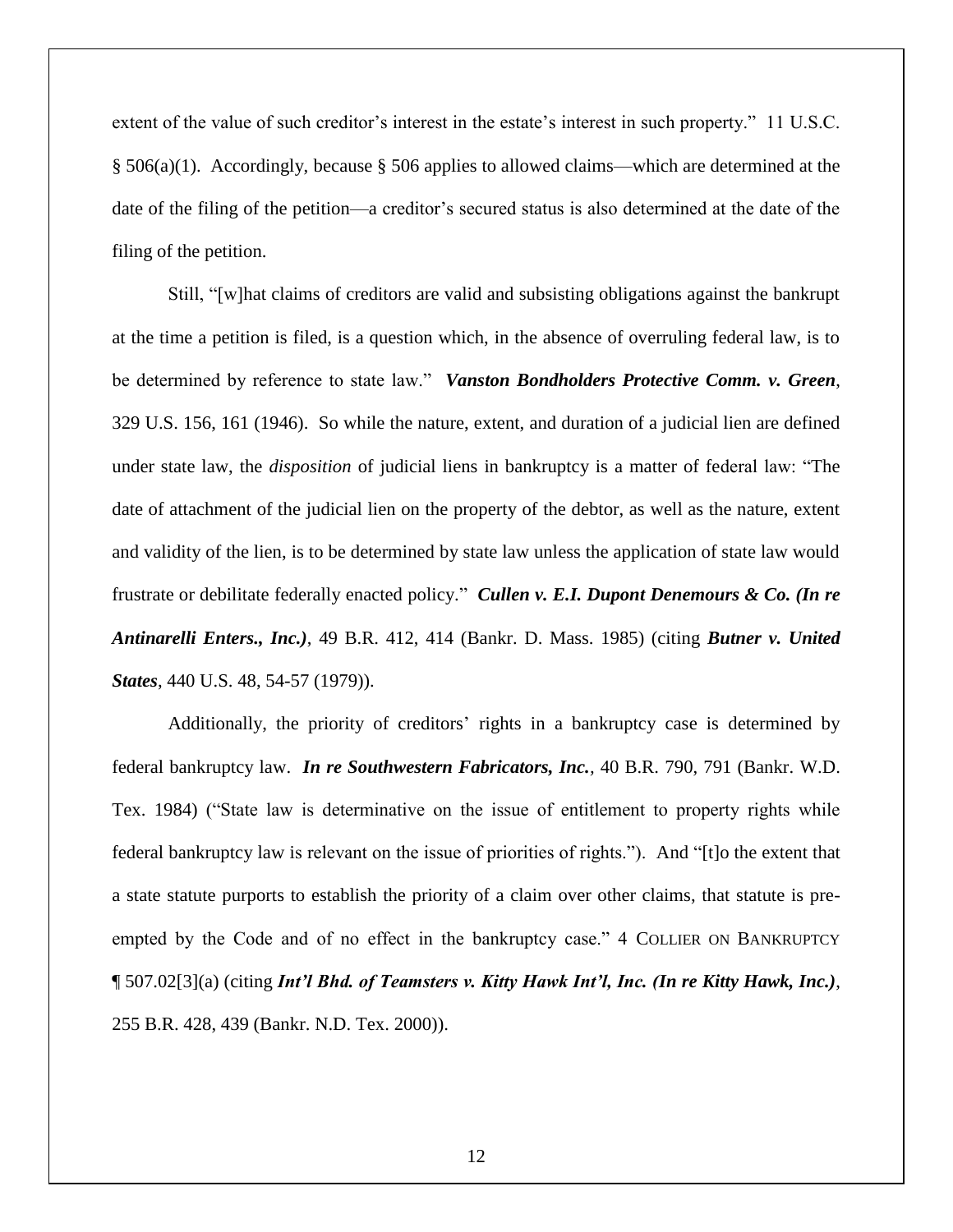A secured creditor's rights, as established under state law, therefore relate back to the date when the bankruptcy petition was filed, but state law cannot take away a creditor's secured status or otherwise alter the priority of its claim in a bankruptcy case. In addition, if the Texas Legislature had intended that sections 52.042-.043 alter the claims process or the priority of creditors' rights within a bankruptcy case, such sections would be preempted by federal bankruptcy law.<sup>9</sup>

### **D. Prior Case Law**

 $\overline{\phantom{a}}$ 

#### **1.** *Moser v. Schachar*

Until the recent decision in *Moser v. Schachar*, No. 4:14-CV-185, 2015 WL 679689 (E.D. Tex. Feb. 17, 2015) (*appeal docketed*, No. 15-40321 (5th Cir. Mar. 6, 2015)), there were no published federal cases that addressed the effect of Texas Property Code sections 52.042-.043 in a bankruptcy case. The district court in *Moser* affirmed the bankruptcy court's judgment that the judgment lienholder (Schachar) remained a secured creditor following discharge in the bankruptcy case.<sup>10</sup> *Moser*, 2015 WL 679689, at \*2-6.

While this Court agrees with the result in *Moser*, it follows a different rationale. In *Moser*, the court first noted that "a debt cannot be discharged and that 'only obligors and property may be discharged.'" *Id***.** at \*4. After discussing the meaning of "discharge" and the distinction between *in personam* and *in rem* liability following a bankruptcy discharge, the court "conclude[d] that section 52.042 is not in conflict with, and therefore not preempted by federal bankruptcy law." *Id***.** at \*3-4. The court then examined the statute's legislative history and

**<sup>9</sup>** *See* U.S. CONST. art. VI, cl. 2; *Gibbons v. Ogden*, 22 U.S. (9 Wheat.) 1, 210-11 (1824); *see also Perez v. Campbell*, 402 U.S. 637, 652 (1971) ("[A]ny state legislation which frustrates the full effectiveness of federal law is rendered invalid by the Supremacy Clause.").

**<sup>10</sup>** In *Moser*, which is also a Chapter 7 case, Schachar filed a proof of claim for a secured claim of \$400,566.17, which was perfected by an abstract of judgment recorded in the county property records. Also at issue in Moser was whether the real property was homestead, which is not an issue in this case.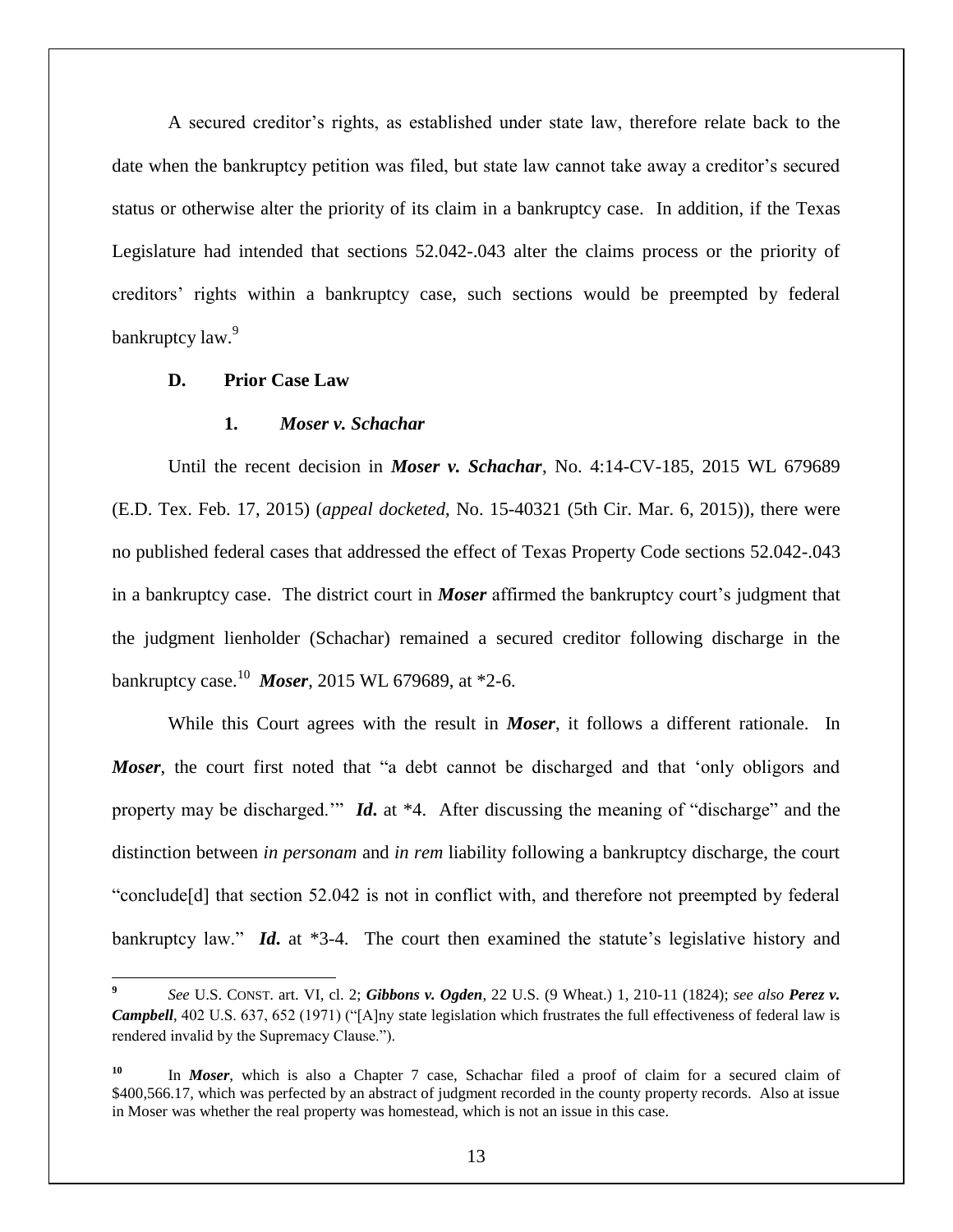concluded that "sections 52.041-.043 allow [the debtor's] *in rem* liability to be extinguished through an automatic discharge and cancellation of Schachar's lien[, but this] does not take effect . . . until *after* the bankruptcy proceeding." *Id***.** at \*6.

While terms such as "discharge," "debt," and "abandonment" are terms of art under federal bankruptcy law, this Court reaches its conclusion without interpreting or extrapolating the Texas Legislature's intended meaning of such terms. Rather, this Court examined the purpose of the statute and concludes that the Texas Legislature simply did not intend to alter the claims process or any other aspect of a bankruptcy case by enacting the original 1975 statute or 1993 amendments. At the same time, however, this Court concludes that the Texas Legislature did intend to provide relief for a debtor *outside* of a bankruptcy case.

## **2.** *Megal Dev. Corp. v. Shadof*

At the hearing on the Motion for Summary Judgment, the Trustee argued that the Supreme Court of Wisconsin had held that a similar Wisconsin statute—Wis. Stat. § 806.19(4) by its plain language, provided that a judgment lien was "satisfied" following discharge in bankruptcy, and the state statute was not preempted by federal bankruptcy law. *See Megal Dev. Corp. v. Shadof*, 705 N.W. 2d 645, 657 (Wis. 2005); WIS. STAT. ANN. § 806.19(4) (West 2015).

A careful reading of *Megal*, however, supports this Court's analysis and conclusion. After examining the Wisconsin Legislature's "policy choices" in enacting similar statutes, the court concluded that the Wisconsin statute was not preempted by federal law because the statute became effective *after* the bankruptcy:

While Wis. Stat. § 806.19(4) is particular to the bankruptcy proceeding, in that it requires the discharge of judgments in bankruptcy before it can operate, it does not create an exemption. Nor does it limit the powers of the trustee during bankruptcy or operate to interfere in any way with the bankruptcy proceeding itself—it simply does not operate during bankruptcy. Section 806.19(4) is dormant until the conclusion of the federal bankruptcy proceeding, and, thus, it